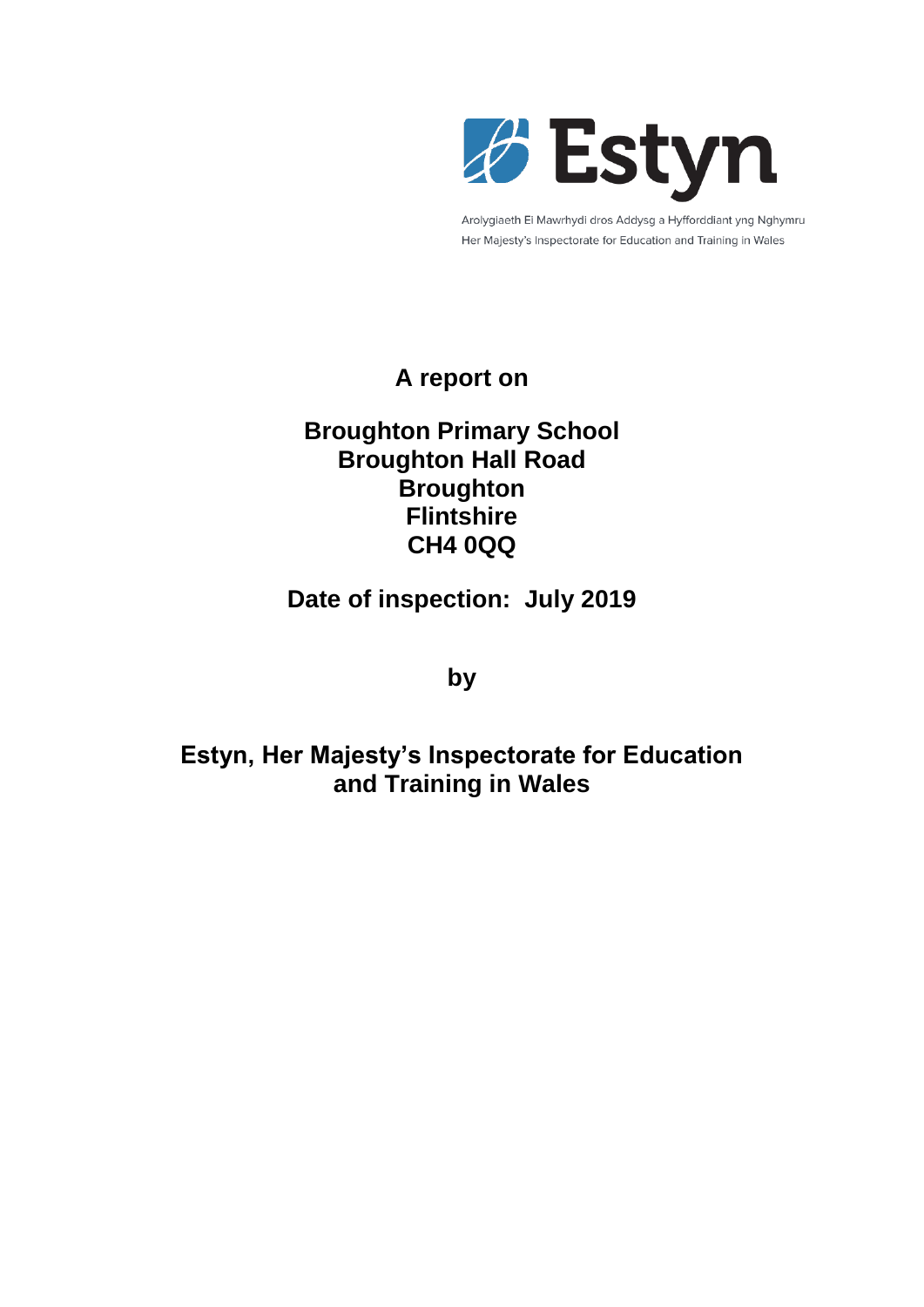## **About Broughton Primary School**

Broughton Primary School is in the town of Broughton in the Flintshire local authority. The school has 550 pupils between the ages of 3 and 11, including 76 part-time pupils in the nursery. The school population has increased by around 100 pupils since the last inspection. There are 22 classes at the school including three part time nursery classes. There are 22 full-time teachers at the school.

The average proportion of pupils eligible for free school meals over the last three years is around 13%. This is below the national average of 19%. English is the home language for nearly all pupils. The school has identified around 13% of pupils as having additional learning needs, which is below the national average of 21%.

The headteacher took up her post in September 2013. The school was last inspected in March 2013.

Further information is available from the Welsh Government My Local School website at the link below. <http://mylocalschool.wales.gov.uk/Schools/SchoolSearch?lang=en>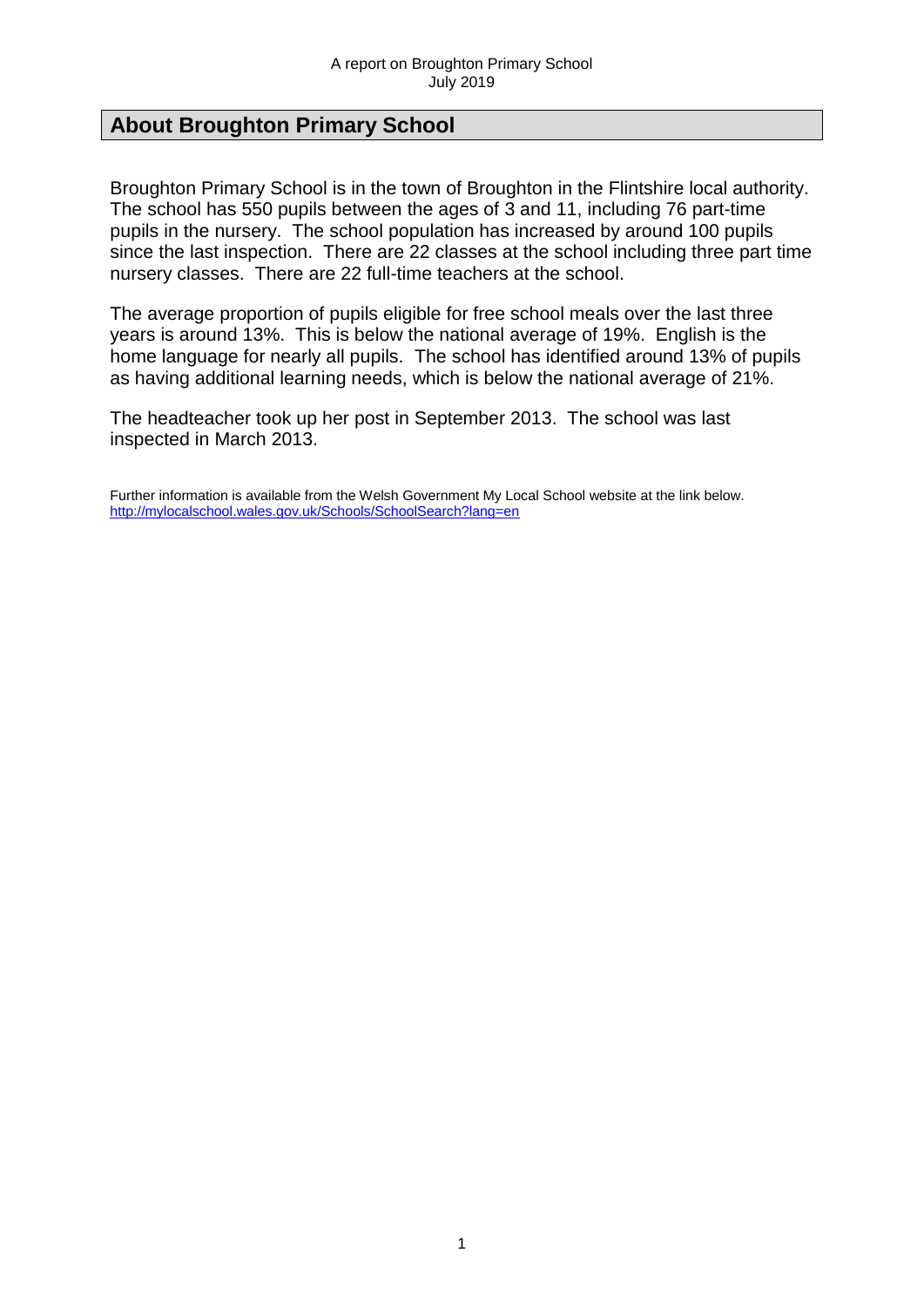## **Summary**

The school benefits from strong and innovative leadership and there is a clear vision and strategic direction for developing the school. This is based on providing high quality education to ensure that all pupils and staff are supported and challenged to be the best they can be. A culture of improvement permeates the school, and continuous review and planning for improvement are at the heart of its ethos. Governors make a valuable contribution to the life of the school.

Teachers provide a stimulating and rich practical curriculum for pupils, which engages nearly all pupils' interest very successfully. The strengths of planning are the consistency in which all teachers build skilfully on previous work to ensure continuity and progression in pupils' independent learning skills as they move through the school. One of the school's outstanding features is the level of consistency in practice across all classes.

During their time at the school, nearly all pupils make very strong progress and apply their literacy, numeracy and information and communication technology (ICT) skills highly successfully in a range of different creative and integrated activities. By the end of key stage 2, most pupils' attainment at least corresponds with what is expected, and around half of the pupils regularly exceed this.

Nearly all pupils' standards of wellbeing, behaviour and attitudes to learning are exemplary. The strength of working relationships between pupils and staff is an excellent feature of the school's work. Respect and courtesy are valued between pupils, and between children and adults, within a caring and supportive environment.

| <b>Inspection area</b>                   | Judgement        |
|------------------------------------------|------------------|
| <b>Standards</b>                         | <b>Excellent</b> |
| Wellbeing and attitudes to learning      | <b>Excellent</b> |
| <b>Teaching and learning experiences</b> | <b>Excellent</b> |
| Care, support and guidance               | <b>Excellent</b> |
| <b>Leadership and management</b>         | <b>Excellent</b> |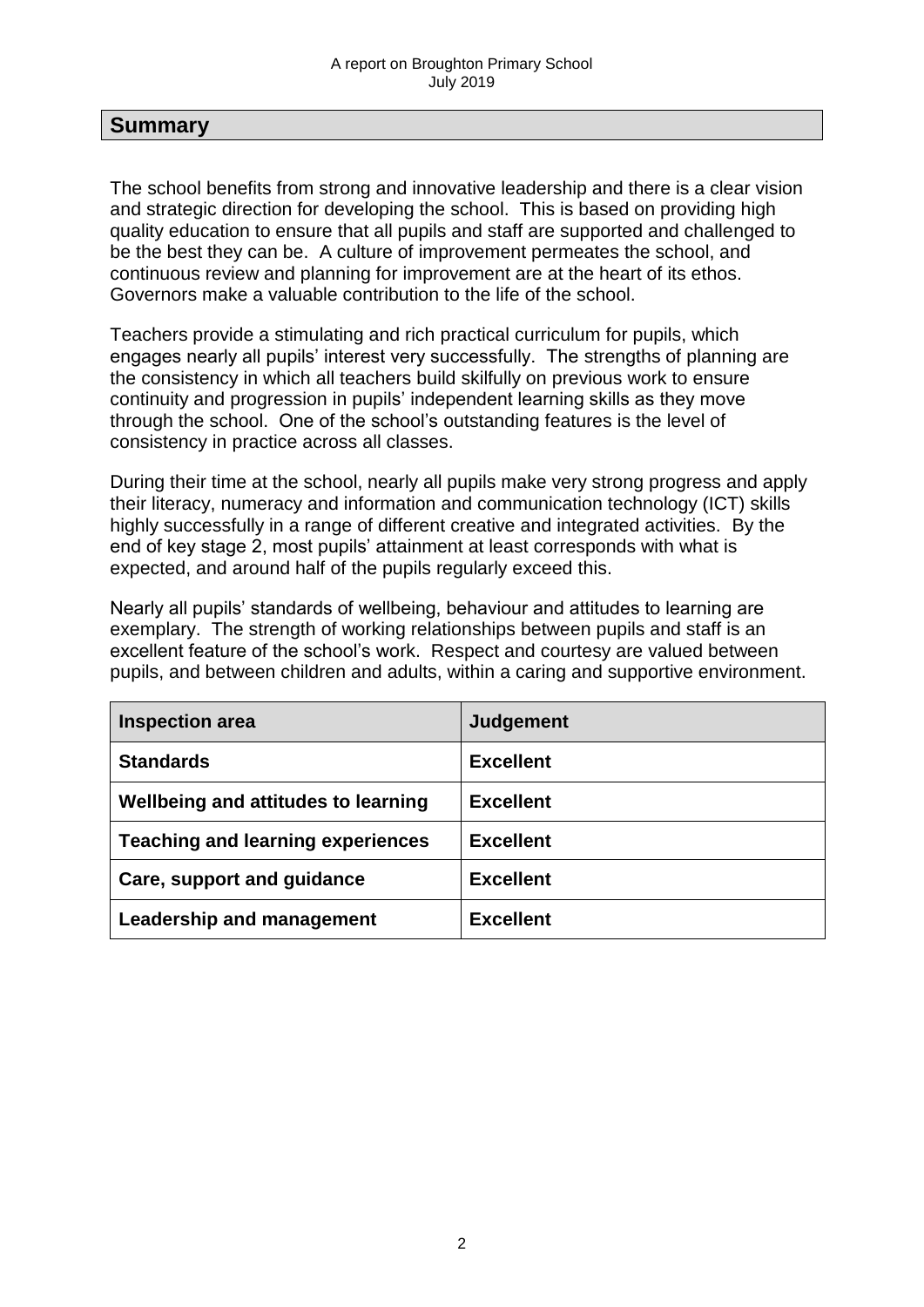## **Recommendations**

R1 Continue to improve the standards of Welsh across the school

## **What happens next**

The school will draw up an action plan to address the recommendations from the inspection.

Estyn will invite the school to prepare a case study on its work in relation to pupils' involvement in planning their own learning, for dissemination on Estyn's website.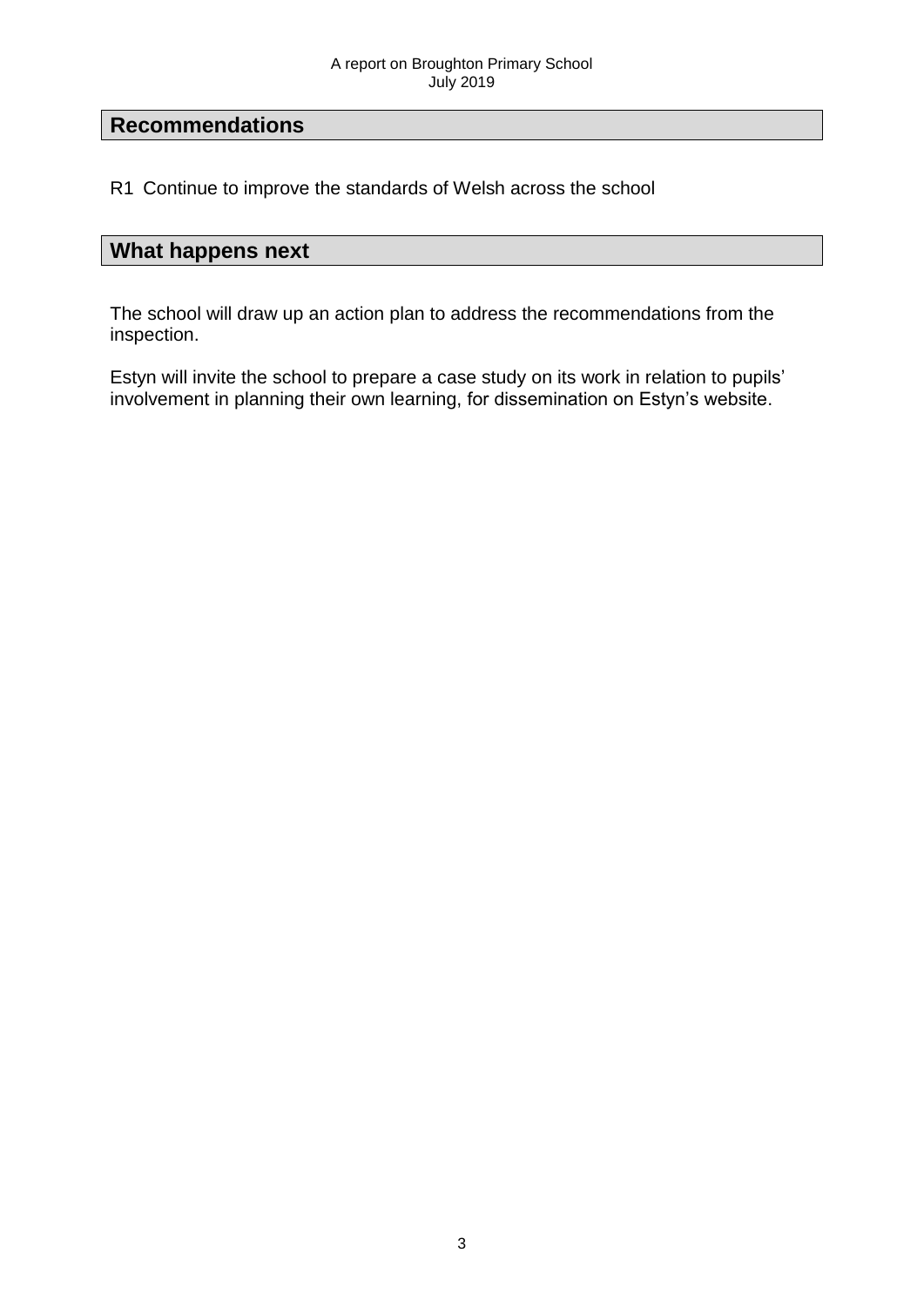## **Main findings**

### **Standards: Excellent**

During their time at the school, nearly all pupils, including those with additional learning needs, make very strong progress in their literacy, numeracy and information and communication technology (ICT) skills. Nearly all pupils apply these skills very confidently and successfully in a range of different creative and integrated activities. Nearly all pupils develop as conscientious and confident learners with very high levels of independent working skills. This is a notable strength across the school.

Nearly all pupils have excellent oracy skills. In the foundation phase they listen carefully and express their opinions maturely, for example when discussing how to organise their toy museum. By the end of the phase, most speak enthusiastically in a wide range of contexts. Across key stage 2, nearly all pupils speak with a very good level of accuracy, express an opinion and ask thoughtful questions. For example, they use specific language when discussing their topic work on climate change, diversity in sport and their experience of the entrepreneurial task 'Fiver Challenge'. By the end of key stage 2, a strong and consistent feature is the way in which many pupils use sophisticated language naturally and spontaneously in all areas of learning.

Most pupils' reading skills across the school are developing very well. Most develop early reading skills quickly and gain confidence while enjoying rich activities. They have sound phonic skills when reading unfamiliar words. They name favourite authors and describe personal preferences in books giving valid reasons for their choice. By Year 2, most pupils read with confidence and fluency. Most pupils in key stage 2 read with fluency, varying the tone of their voice and taking the part of characters effectively. They show a very positive attitude to reading. They have a very good understanding of ideas and events in their books and use higher order reading skills, such as skimming and scanning, confidently when searching for information.

In the foundation phase, most pupils make very good progress in developing their writing skills. By Year 2, writing is often organised, imaginative and clear. They use the main features of different forms of writing appropriately and begin to adapt their writing for different readers, for example when writing an explanation of how a 'humming spinning toy' works and a letter of invitation to their Toy Museum. In key stage 2, most pupils use a wide range of genres very confidently and plan and improve their work thoroughly to produce extended pieces of writing of high quality. Many write highly imaginative pieces making excellent use of language to create effect.

Most pupils across the school have positive attitudes to learning Welsh. Many pupils in the foundation phase make good progress in developing their oral skills. They use a suitable range of familiar greetings and phrases correctly. As pupils move through the school, many make appropriate progress in developing their Welsh oral skills and they use an increasing vocabulary. Most respond positively to instructions and display good understanding of Welsh used by teachers in Welsh lessons. As they grow in confidence, many pupils are beginning to use their skills well in less formal situations around the school.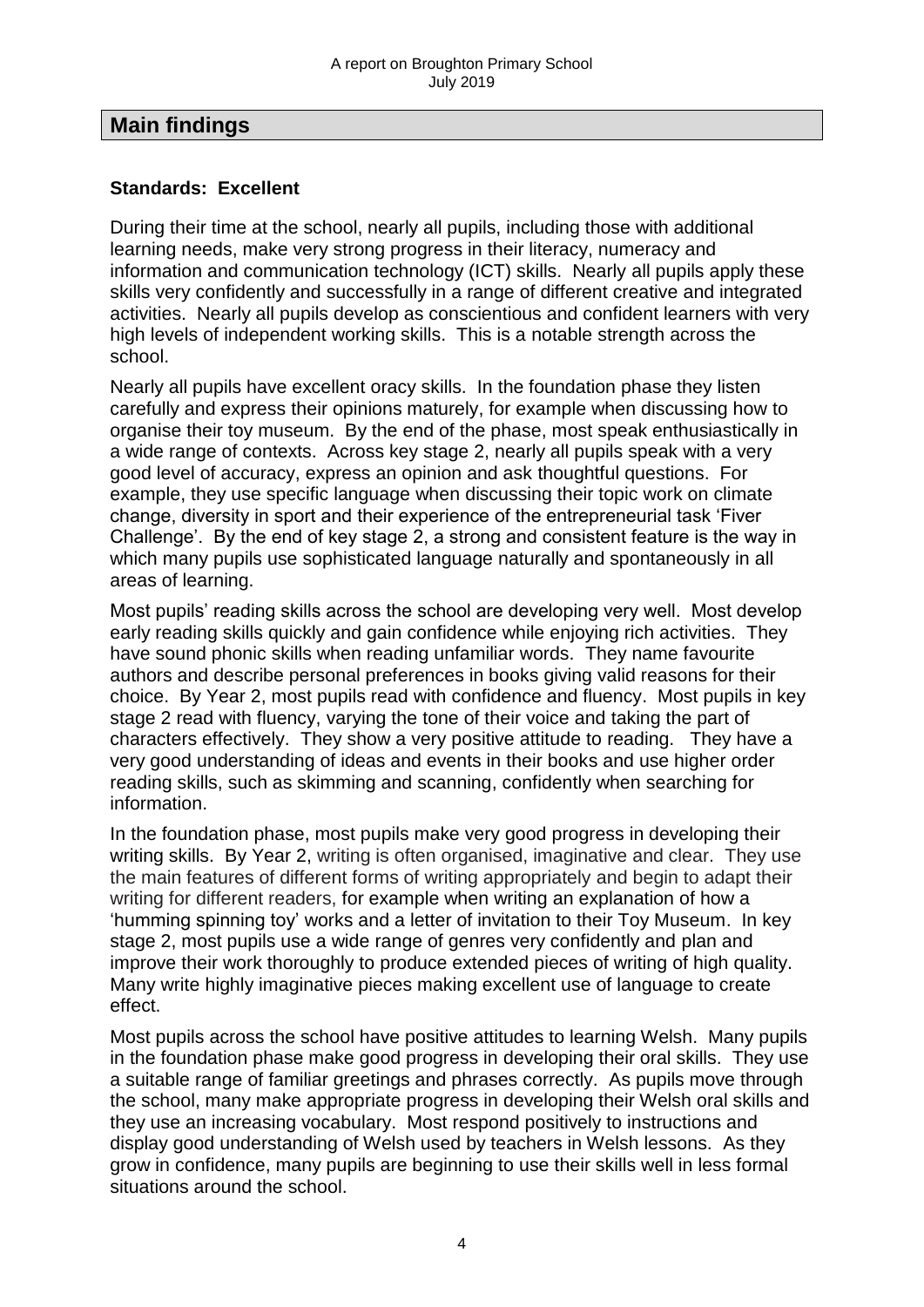Most pupils develop extremely effective numeracy skills. In the foundation phase, nearly all pupils are able to solve number problems confidently and recall simple number facts quickly, by applying what they have learnt previously in new situations. Notable examples are the skilful way in which pupils find the cost of admission charges to their toy museum and calculate the correct change to give. They use measuring equipment accurately, for example when estimating and measuring the amount of water soaked up by a sponge. By the end of key stage 2, nearly all pupils use the four number operations confidently to solve complex problems, including those that require the use of fractions and decimals. They show a strong understanding of how to calculate percentages. They use their mathematical skills across the curriculum in real-life situations very well, for example when working out the cost of rebuilding and furnishing their house following bomb damage, as part of their topic on the Second World War.

Across the school, nearly all pupils have very strong ICT skills. In the foundation phase, pupils are confident using ICT equipment, apps and programs. From an early age, they access and navigate online activities successfully, for example when creating their own animations. Most pupils save their work independently and change the colour and size of the font when. For example, they write emails to Pirate Pete. Many pupils' data handling skills are developing well.

In key stage 2, nearly all pupils use a wide range of programs and applications exceptionally well to enhance their work. They use their skills to communicate and present information in a variety of interesting ways. In lower key stage 2, pupils send emails to Chester Zoo to share their opinion on whether or not animals should be kept in captivity, and create their own website based on the class theme of Brazil. Most older pupils use information they have gathered to create and interrogate a database skilfully and to handle information about different countries of the world. They use spreadsheets to manage a budget successfully, for example when costing plans for the school.

## **Wellbeing and attitudes to learning: Excellent**

Nearly all pupils behave very well in lessons and during break time. From a very early age they support each other exceptionally well. They are extremely polite towards their peers, staff and visitors. Positive interaction and strong levels of co-operation between pupils of all ages, during work and play, are a strong feature of the school.

Working relationships between pupils and staff are warm and trusting, and this helps nearly all pupils to feel safe and valued. They are confident that the school responds promptly to any concerns they may have. Pupils' understanding of keeping safe online is a particular strength. Older pupils talk maturely about the impact that digital content can have and how images and information can be altered. They are very aware of the dangers of sharing information online and the e-cadets have produced useful advice for parents regarding photo taking at school events.

Nearly all pupils show exceptional pride when talking about their school and the wider community. They are very willing to support the local community by taking part in a variety of special occasions. For example, most pupils in key stage 2 have a very strong understanding of mental and emotional health issues due to their special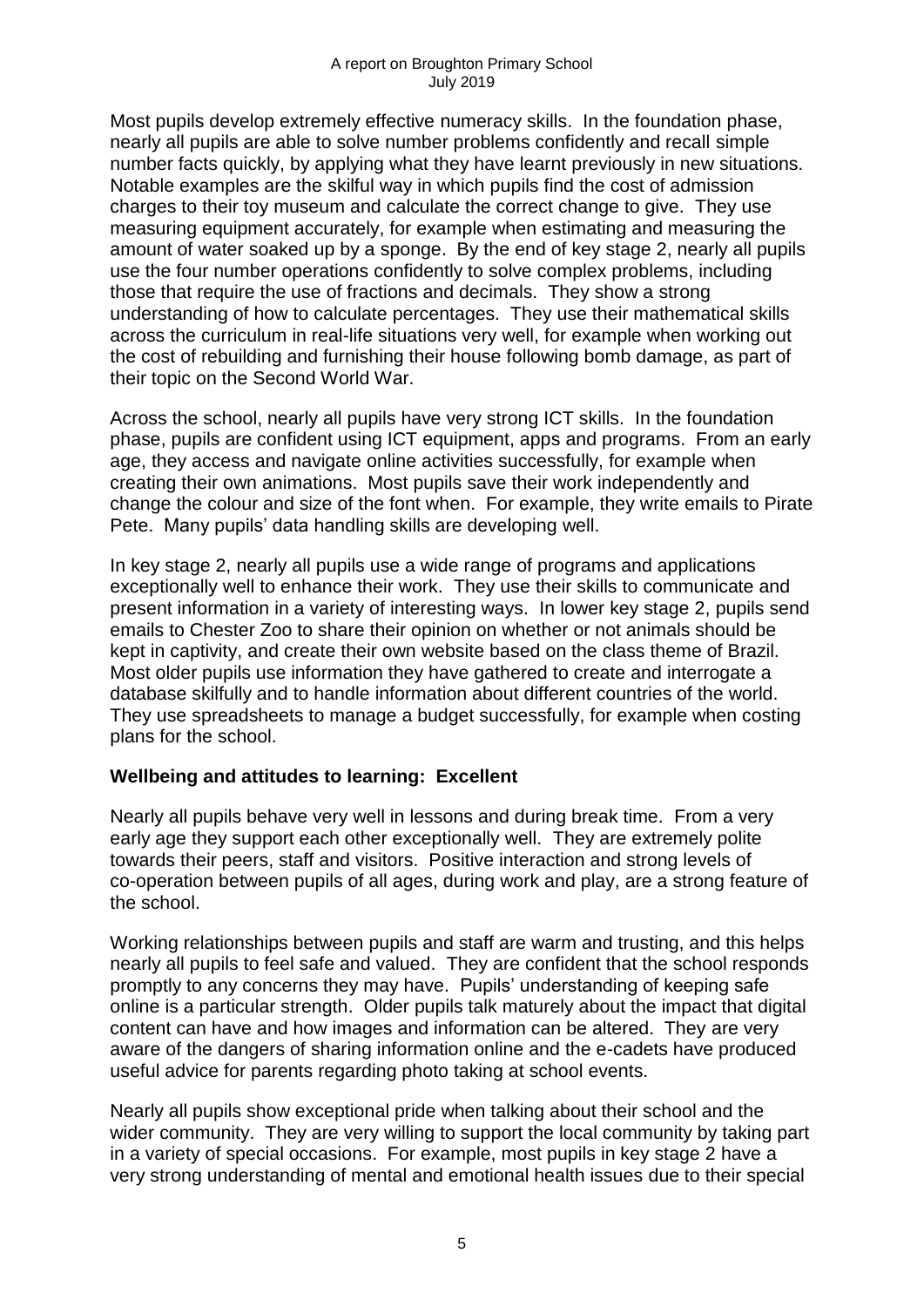relationship with the local Dementia care home, which they visit regularly to share their work with the patients. As a result, nearly all pupils have a very good awareness of other people's needs.

Nearly all pupils have very positive attitudes towards learning. Nearly all pupils approach their work enthusiastically and carry out tasks sensibly, often without the direct guidance of the teacher. They are proud of their work and this is reflected in the high standard of presentation in their books. Nearly all pupils develop exceptionally well as independent learners from an early age and respond very well to the caring and inclusive ethos that is an integral and highly effective part of the school's life. Across the school, nearly all pupils take regular advantage of opportunities to voice an opinion about what they learn. They are always willing to try new things and work diligently for extended periods when completing their activities.

A particularly strong feature is the way all pupils across the school plan jointly with the teachers and identify what they would like to learn about various topics. This provides valuable opportunities for them to influence what they learn and engages their interest and curiosity towards learning skilfully and strengthens their commitment to their work.

Most pupils have a sound understanding of their leadership roles within the school and take full advantage of the numerous opportunities to express their views on important aspects to influence the school's life and work. They do so through a wide variety of very effective committees, such as the pupil voice council, eco committee, healthy school's group, digital leaders, e-cadets and the Criw Cymraeg. For example, the pupils' voice council has influenced policy decisions based on the Children's Rights guidance to produce a children's version of the school's anti-bullying policy. Regular 'Go Green Fridays', organised by the eco-committee, raise pupils' awareness of sustainability and global warming very successfully.

Most pupils as they move through the school develop an increasing understanding of what they need to do to improve their work. A particularly notable feature is the quality of self and peer assessment by the end of key stage 2. They colour code the good features and areas that the writer could consider improving. The comments and advice show a great deal of understanding of what a good piece of work should look like. This contributes positively towards supporting and improving each other's learning.

Nearly all pupils are secure in their understanding that eating and drinking healthily and taking part in physical exercise activities is important for their wellbeing. Most pupils understand the need to eat a balance of different food groups to maintain a healthy diet. Pupils in key stage 2 take their responsibilities very seriously when they prepare punnets of fresh fruit for pupils during breaktimes. Pupils appreciate the wide range of physical activities that are available, and many attend them regularly and compete in friendly games with teams from nearby schools. This contributes very positively to the development of their fitness and social skills.

## **Teaching and learning experiences: Excellent**

The curriculum builds systematically on pupils' knowledge, understanding and skills highly effectively. While adapting their own curriculum in line with developing a new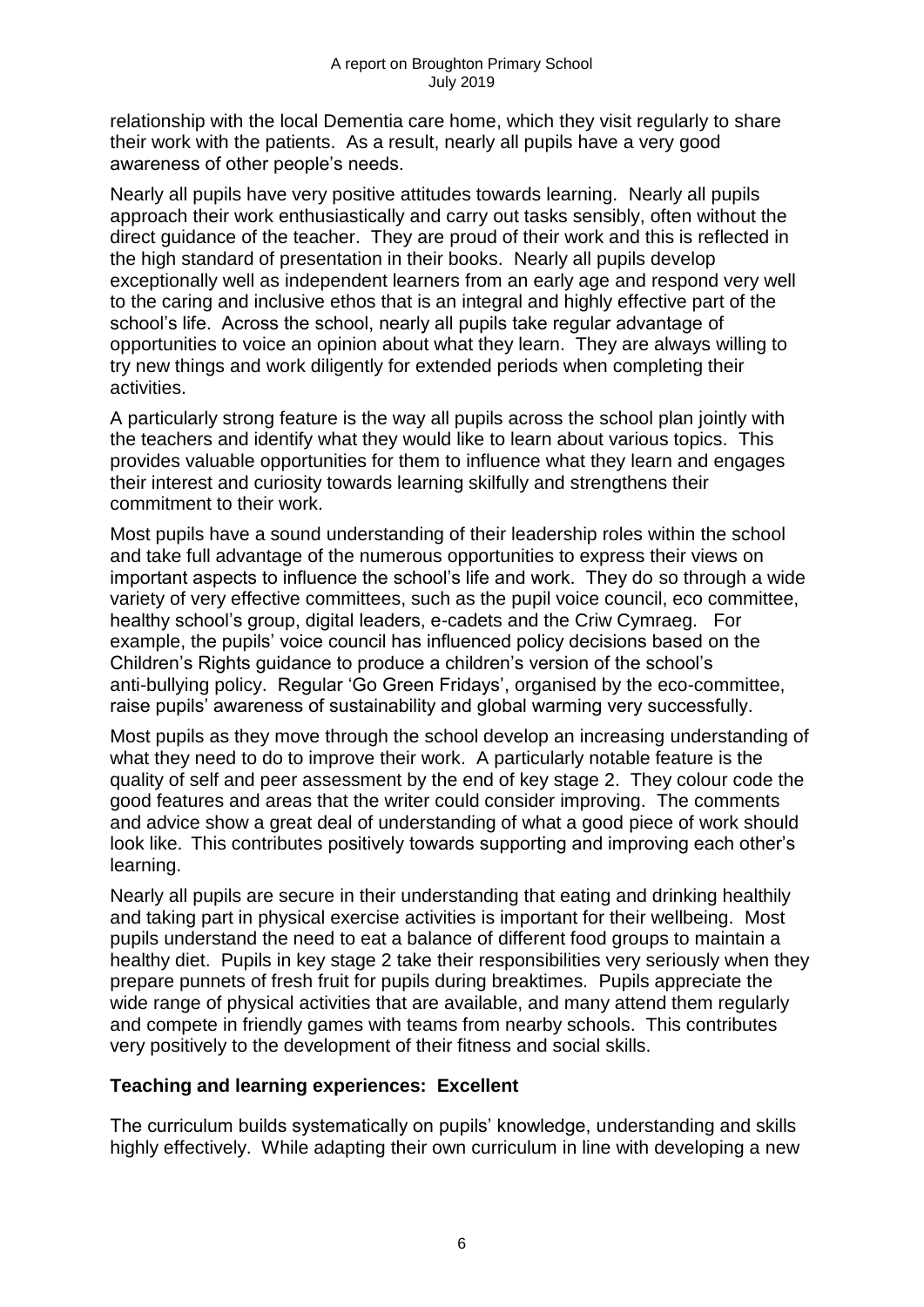curriculum for Wales, teachers across the school provide a wide range of very practical and creative learning experiences for pupils.

One of the notable strengths of planning is the consistency with which all teachers build skilfully on previous work to ensure continuity and progression in pupils' independent learning skills as they move through the school. They take into consideration pupils' ideas as part of the planning process. They use their suggestions to create interesting topics and imaginative learning experiences. At the start of each theme, pupils state what they already know and what they would like to learn, and at the end of the study period they explain what they have learned. This stimulates their interest well, develops their skills and curiosity towards learning, and strengthens their commitment to their work extremely successfully.

All staff have a comprehensive understanding of the principles of the foundation phase and have established these firmly in their practice. Continuous access to the highly effective, well-planned outdoor area ensures that all pupils benefit from stimulating and motivating activities in all areas. Thoughtfully planned adult-led and independent activities include beneficial opportunities for pupils to investigate, roleplay, build and practise their physical skills. This nurtures positive attitudes to learning and encourages pupils to persevere for extended periods. Key stage 2 teachers build well on this firm foundation by encouraging pupils to apply their skills in suitably challenging tasks.

The school ensures that developing pupils' literacy and numeracy is core to its plans. It includes rich opportunities for pupils to apply their skills through interesting activities across curriculum subjects and areas of learning. The planning for the development of pupils' creative skills is a particular strength. As a lead school for creative arts in Wales it is very successful in increasing and improving art experiences and opportunities for pupils through, for example, music, drama, visiting artists, poets and story tellers.

The quality of teaching supports very high levels of pupils' engagement and very strong progress in learning. In most classes, teaching is highly motivating and ignites nearly all pupils' imagination. Across the school, staff establish excellent working relationships with pupils that have a very positive effect on pupils' standards and wellbeing. Through this, they encourage pupils to try new things and foster an attitude of doing your best at all times. Teachers and assistants work highly effectively as a team. They have very high expectations of each child, deliver high quality presentations and promote thinking very effectively through challenging and purposeful questioning. This ensures that nearly all pupils apply themselves fully to their tasks, concentrate for extended periods and show a high level of motivation.

Teachers provide pupils with detailed and very useful feedback to help them to make improvements and develop their work further. Pupils have regular opportunities to reflect on their work and that of others to make improvements. Teachers intervene sensitively to support pupils at appropriate times during lessons, for example to encourage them to check their progress against lesson objectives and their personal targets, and to use the working wall as a tool to improve their work. As a result, by Year 6, nearly all pupils have very good knowledge of their development as learners, take responsibility for their work and progress and are able to discuss this confidently. This element is a strength of the school and contributes successfully towards pupils' progress and achievement.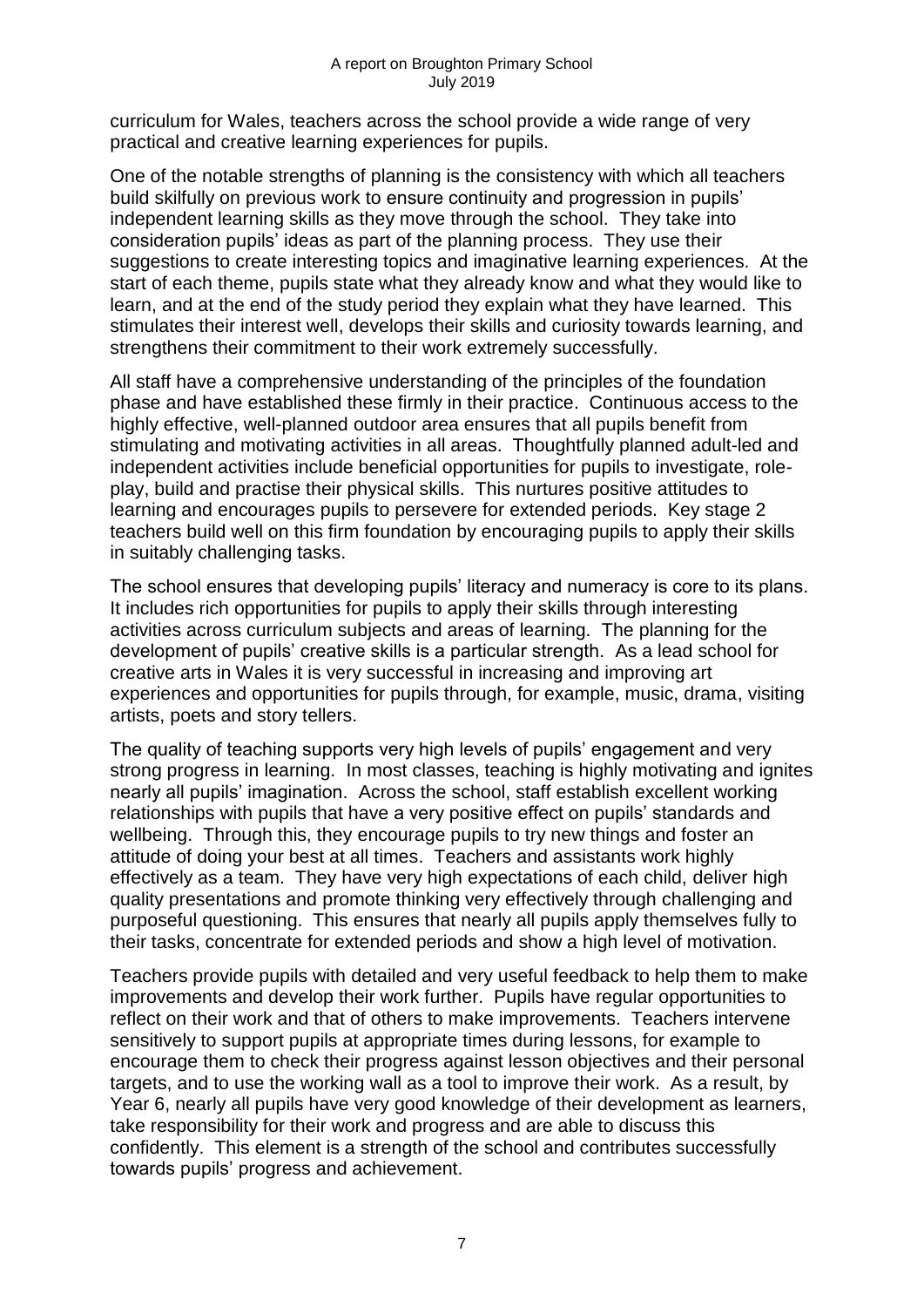Although only a very few members of staff speak Welsh as a first language, they are all enthusiastic in promoting the language. Teachers plan appropriately to develop pupils' Welsh oral skills in classes. The school places good emphasis on developing pupils' awareness of the history, geography and culture of their immediate locality and of Wales as a whole. For example, pupils participate in the school eisteddfod, visit the Urdd residential camps in Bala and Cardiff and study working life in a North Wales slate quarry.

## **Care, support and guidance: Excellent**

The school is an exceptionally caring and nurturing community that ensures pupils feel safe, secure and happy. Staff know their pupils very well. Teachers and support staff ensure that pupils with emotional needs, health needs or social difficulties receive very effective support. This helps pupils to engage well with their learning. A particular example of where this is successful is the nurture sessions that focus on pupils' emotional development and raising their self-confidence. They receive wellplanned support through, for example, forest school sessions, gardening sessions and behaviour management programmes. These activities enable pupils to talk about their feelings in small, supportive groups. As a result, they gain confidence in themselves and understand the importance of sharing concerns.

The school has an extremely effective procedure to track and monitor pupils' progress and wellbeing. Teachers undertake daily assessments of the progress pupils make when evaluating their lessons, and identify the support pupils need to ensure they make the necessary progress. It is a comprehensive system, ensuring that pupils' misconceptions or misunderstandings are picked up immediately and corrected early. As a result, all pupils receive timely and very successful support.

Provision for pupils with additional learning needs is very effective. Teachers use a comprehensive range of procedures to identify pupils at an early stage who need additional support with literacy, numeracy and wellbeing. Individual education plans for these pupils are detailed and identify measurable development steps clearly. Leaders deploy support staff successfully to implement skilfully a range of good quality intervention programmes to ensure that pupils make sound progress in their learning. A particular feature of the school's work is its commitment to ensuring that pupils make enough progress so that they do not need to continue to receive interventions for extended periods of time.

The school has a very successful relationship with parents. Through good use of social media, the school keeps parents well informed about events and activities. Staff lead workshops to develop parents' capacity to support their children and these include sessions on how the school teaches numeracy, phonological awareness and fine motor skills. A Welsh phrase booklet is proving successful in providing guidance for parents about how they can practise basic Welsh phrases with their children.

By implementing circle time sessions and wellbeing interventions for specific groups, the school operates a valuable personal and social education programme. This aspect is given regular and thorough attention across the curriculum. Mindfulness sessions and reflection periods contribute well to this. Pupils benefit from a range of activities, such as yoga, that encourage them to improve their posture, flexibility and reduce anxiety levels. These aspects contribute well to improving pupils' understanding of the importance of harmony in their lives.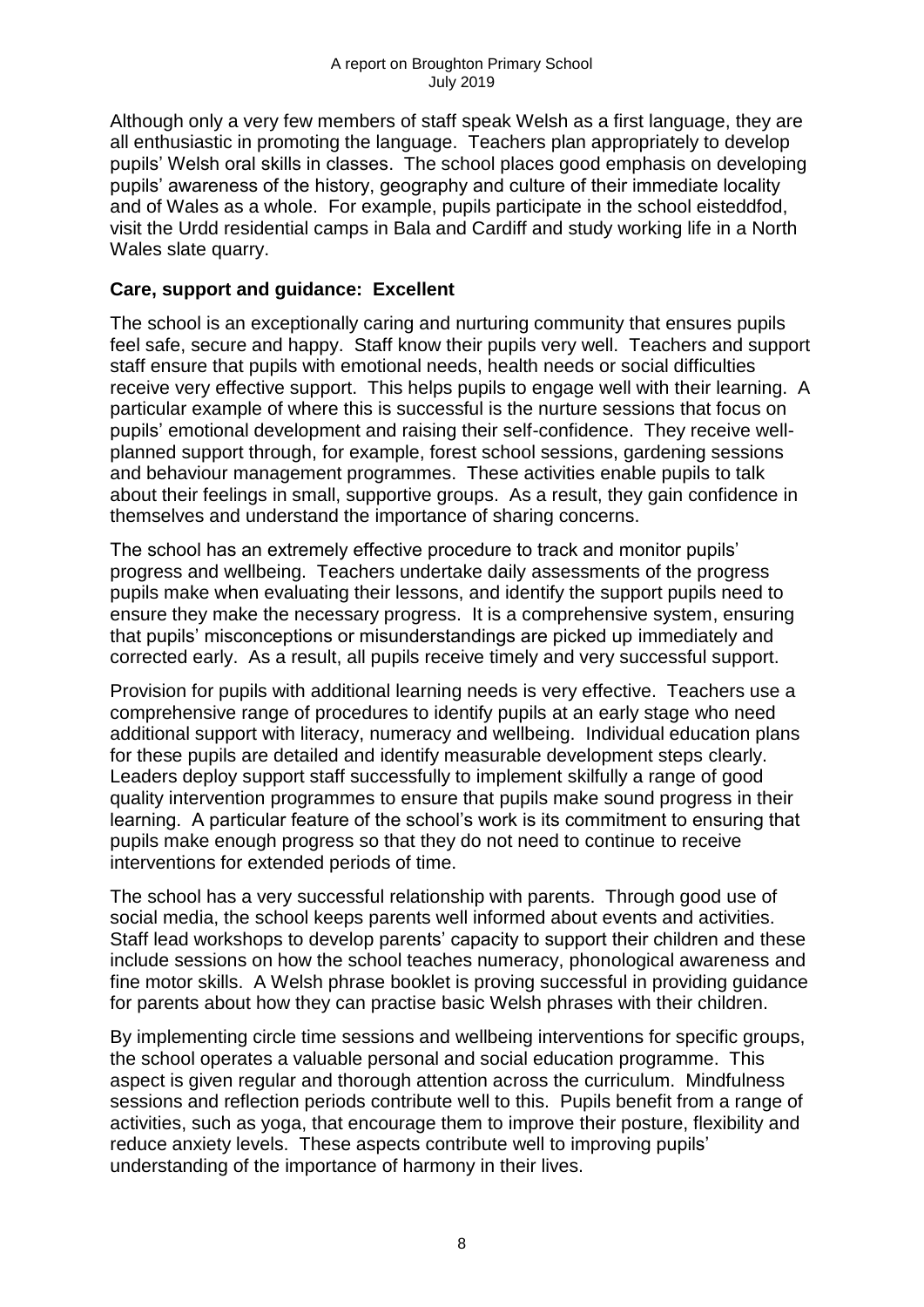The extensive range of extra-curricular activities for pupils to participate in enrich their experiences very successfully. They include, for example, fencing, cookery, coding, science, art and craft and ukulele club.

The school provides exemplary opportunities for pupils to develop their creative and expressive skills. This is a strong feature of the school. Working with the local community, as part of pupils' enrichment and creative activities, pupils have made 'fiddle blankets' for members of a local dementia home, which they visit regularly. This has developed pupils' empathy for members of the community very successfully. Older pupils provide worthwhile sessions for members of the community on how to manage social networking. They regularly participate in charity events, which are successful in improving pupils' understanding of the wider world.

Pupils also benefit from a good range of cultural experiences**,** such as performances from orchestras and visiting theatre groups. They participate enthusiastically with visitors to school, such as a recent visit from a storyteller who has inspired pupils' storytelling skills.

The school promotes pupils' awareness of different cultures effectively, for example by twinning with schools in France. As a result, pupils celebrate differences and respect diversity very maturely. This prepares them to become confident, independent and mature citizens of the future.

There are appropriate arrangements to promote healthy eating and drinking. For example, healthy snacks are encouraged, and pupils enjoy 'free fruit Friday'. As a result, nearly all pupils understand the importance of a healthy lifestyle and influence their peers highly successfully by encouraging them to make sensible choices.

The school's arrangements for safeguarding pupils meet requirements and are not a cause for concern.

## **Leadership and management: Excellent**

The school benefits from strong and innovative leadership and there is a clear vision and strategic direction for developing the school. This is based on providing high quality education to ensure that all pupils and staff are supported and challenged to be the best they can be. The headteacher distributes responsibilities very effectively at all levels and supports high levels of professional development, particularly to develop staff as leaders within and beyond the school. The deputy headteacher provides excellent support to the headteacher and has a prominent role in taking forward key whole-school priorities.

The senior leaders' team is strong, enthusiastic and effective. It supports staff in the achievement of teaching of high quality and the provision of stimulating learning experiences very successfully. Leaders work very successfully with teachers to improve all aspects of the life and work of the school, particularly in relation to the development of pupils' independent learning skills. Staff roles and responsibilities are defined clearly, and there are clear communication procedures between all staff. This promotes high quality teamwork. All teachers respond very enthusiastically when developing areas and aspects of learning to raise pupils' standards. The success of weekly phase meetings where teachers come together to plan jointly and evaluate regularly helps to ensure continuity and progression in developing pupils' skills.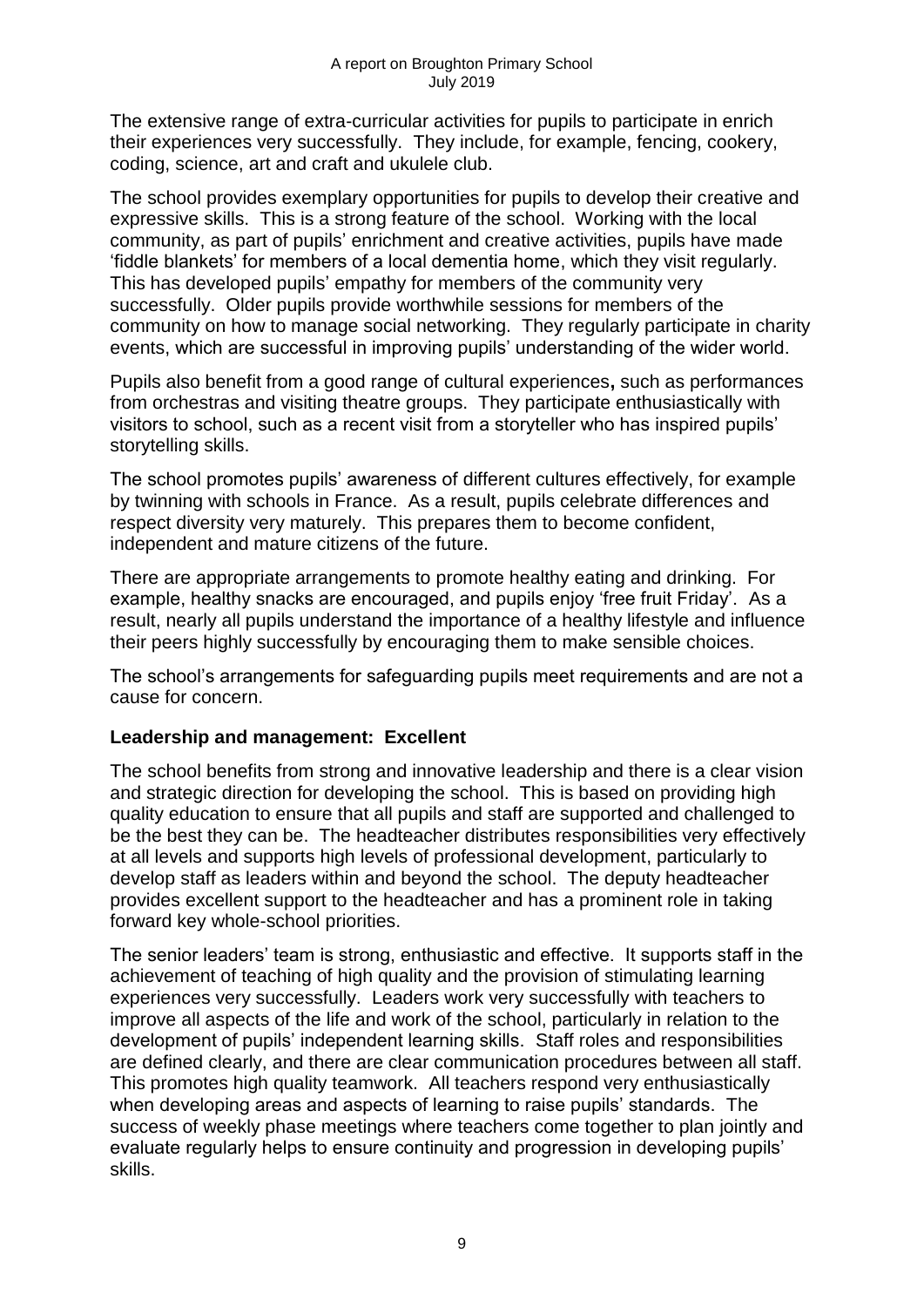Leaders know the school very well. They have a thorough understanding of what good quality teaching and learning looks like, and use this to set high expectations for staff and pupils. They evaluate provision robustly and analyse its impact on pupils' learning to identify aspects that need improvement. They use a broad range of valuable information to inform their thinking, such as learning walks, listening to pupils and scrutiny of pupils' work. The school has a very good record of making improvements. For example, in recent years, leaders identified the need to develop the strength of pupils' voice. They addressed this by communicating clear expectations and implementing suitable strategic plans. Consequently, pupils contribute significantly to what they learn. Leaders are very successful in meeting national and local priorities, in particular implementing very strong foundation phase principles and achieving high standards in literacy and numeracy. The school has had a very strong record of pupils achieving above what is expected of them by the time they leave the school.

An excellent feature of leadership is the richness of opportunity for staff to develop professionally. Staff are eager to develop their skills and do so with a real sense of purpose. Teachers take initiative in sharing expertise within the school and they share their own successful practice with other schools, such as the teaching of mathematics. The school has forged worthwhile working relationships with other local schools and this has improved pupils' ICT skills significantly across the school. The school has suitable performance management procedures for all staff. These contribute well to improvements in teaching and learning and ensure that pupils achieve very good standards by the time they leave the school.

Governors make a valuable contribution to the life of the school. They have a good understanding of the school's priorities and they challenge leaders and managers to improve aspects of the school's work. They receive relevant information on the school's performance from the headteacher and staff, which they use purposefully to check the school's progress in implementing its strategic priorities and to ensure that the school is spending its money effectively.

The school uses its resources very well to ensure that pupils make very good progress in developing their literacy, numeracy and ICT skills. Leaders understand the cost of existing programmes well and track spending comprehensively. They manage finances astutely with a purposeful focus on improving teaching and learning and addressing the priorities in the improvement plan. They use the pupil development grant prudently to support the very few pupils who are eligible to receive it in improving their social and emotional skills.